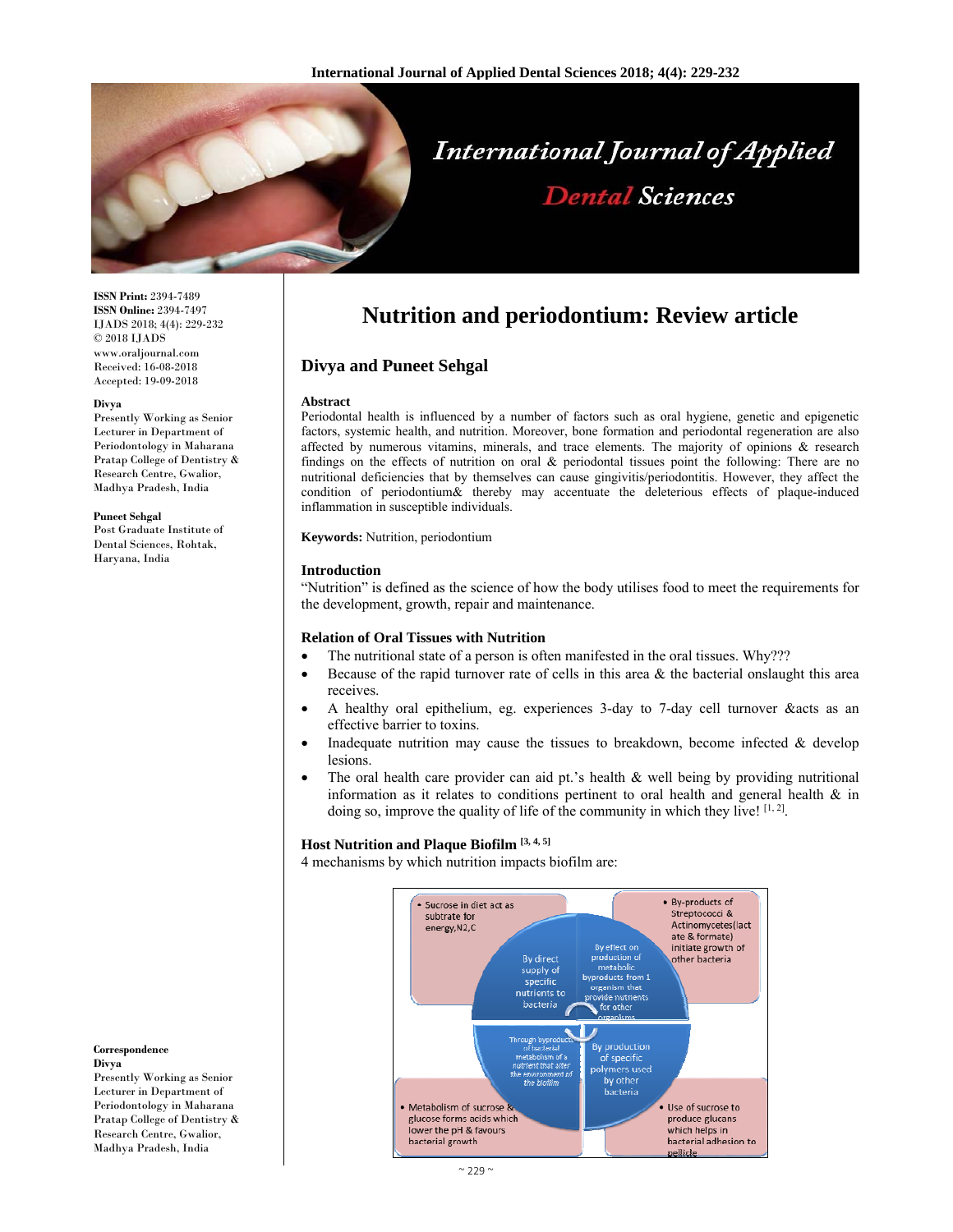#### **Role of Nutrition in Periodontal Diseases [4]**

Although the primary etiology of periodontal disease is bacterial; host & environmental factors modulate the severity of disease.

 These factors are: **Genetics** Chronic diseases Tobacco use Socio-economic level Education level Frequency of dental visits "*Local& systemic nutrition*"

- The last factor has 2 types of effects on the development of periodontal diseases-
- Direct effects of nutrient deficiencies have already been discussed in previous slides.
- It is important that dental proffesionals be able to identify pts. at risk for poor nutrition, which may compromise their immune response & place them at higher risk of infection.
- Deterioration of oral health is highly co-related with deterioration of general health; making it essential that the pt. be well nourished in order to respond to the challenge of infectious disease like periodontal disease! [5, 6].



#### **Interaction of Immunity, Infection and Nutritional status**

According to R.K Chandra; Nutrition is "critical determinant of immune response" due to the fact that "nutrients derived from food sources interact with immune cells in the blood stream, lymph nodes & specialised immune system of GIT."

- Infections have adverse effect on nutritional status.
- Poor nutritional status makes a person prone to various infections.

In a periodontal disease; host immune system responds to a bacterial challenge with a well regulated response consisting of:

- a) Innate factors
- b) Adaptive factors<sup>[7]</sup>

#### **Innate immunity**

- By non-specific defences like-skin, mucosa, phagocytes, saliva, mucous.
- $\bullet$  Oral mucosa acts as  $1<sup>st</sup>$  line of defence as it prevents penetration of bacterial virulence factors.
- Nutritional deficiencies like that of vit.C, vit.B etc. cause deleterious effects on the integrity of oral mucous membrane, thus causing infection.
- Saliva is also protective agent against periodontal pathogens (by active lysozyme, lactoperoxidase &

antibodies)

- Leucocytes are next line of defense. The neutrophils phagocytose pathogens; monocytes communicate with lymphocytes and antigen presenting cells and; macrophages act by chemotaxis.
- Any nutritional deficiency lowers immunity; decreases efficiency of these cells and cause infection…

#### **Adaptive immunity**

- Lymphocytes (T & B cells) and mast cells mediate adaptive immunity.
- They are involved in the changes in the connective tissue associated with periodontal infection, repair  $\&$  healing [8, 9, 10].

| Effect of Nutritional Deficiencies on Infection $[11, 12, 13]$ |  |
|----------------------------------------------------------------|--|
|----------------------------------------------------------------|--|

| <b>Nutrient</b> | Deficiency effect on immune response    |
|-----------------|-----------------------------------------|
| Protein         | Dec. salivary anti-microbial properties |
|                 | Dec. Imminoglobulin production          |
|                 | Dec. lysozymes                          |
|                 | Dec. activation of lymphocytes          |
|                 | Dec. antiboby production                |
|                 | Inc. bacterial adhesion                 |
| Vit.A           | Dec. immune cell differentiation        |
|                 | Dec. antigen response                   |
|                 | Dec. antibody production                |
|                 | Dec. immunoglobulin production          |
|                 | Dec. lymphocyte production              |
|                 | Inc. bacterial adhesion                 |
|                 | Dec. antibody response                  |
| Vit.E           | Dec. phagocytic function                |
|                 | Dec. cytotoxic T-cell activity          |
| Nutrient        | Deficiency effect on immune response    |
| Vit C           | Dec. antibody response                  |
|                 | Dec. phagocytic function                |
|                 | Dec. cytotoxic T-cell activity          |
| Vit.B complex   | Dec. antibody synthesis                 |
|                 | Dec. cytotoxic T-cell activity          |
|                 | Dec. lymphocyte response                |
|                 | Dec. lymphocyte production              |
|                 | Dec. phagocytic function                |
| Zinc            | Dec. antibody response                  |
|                 | Dec. phagocytic function                |
|                 | Dec. B & T cell proliferation           |
| Iron            | Dec. antibody response                  |
|                 | Dec. phagocytic function                |
|                 | Dec. B & T cell proliferation           |

#### **Effect of Infection on Nutritional Status [14]**

- Negative nitrogen balance
- Loss of lean body mass
- Anorexia
- GIT problems
- Hypermetabolism
- fever

Negative impact on nutritional state

## **Periodontal Defense Factors affected by Nutrition [15, 16, 17]**

- Exact mechanism not known
- Alfano (1976) suggested that any of basic periodontal defense factors could be affected like:

a) *Saliva*- in activity of lactoferrin

Lactoperoxidase Lysozyme

Secretory IgA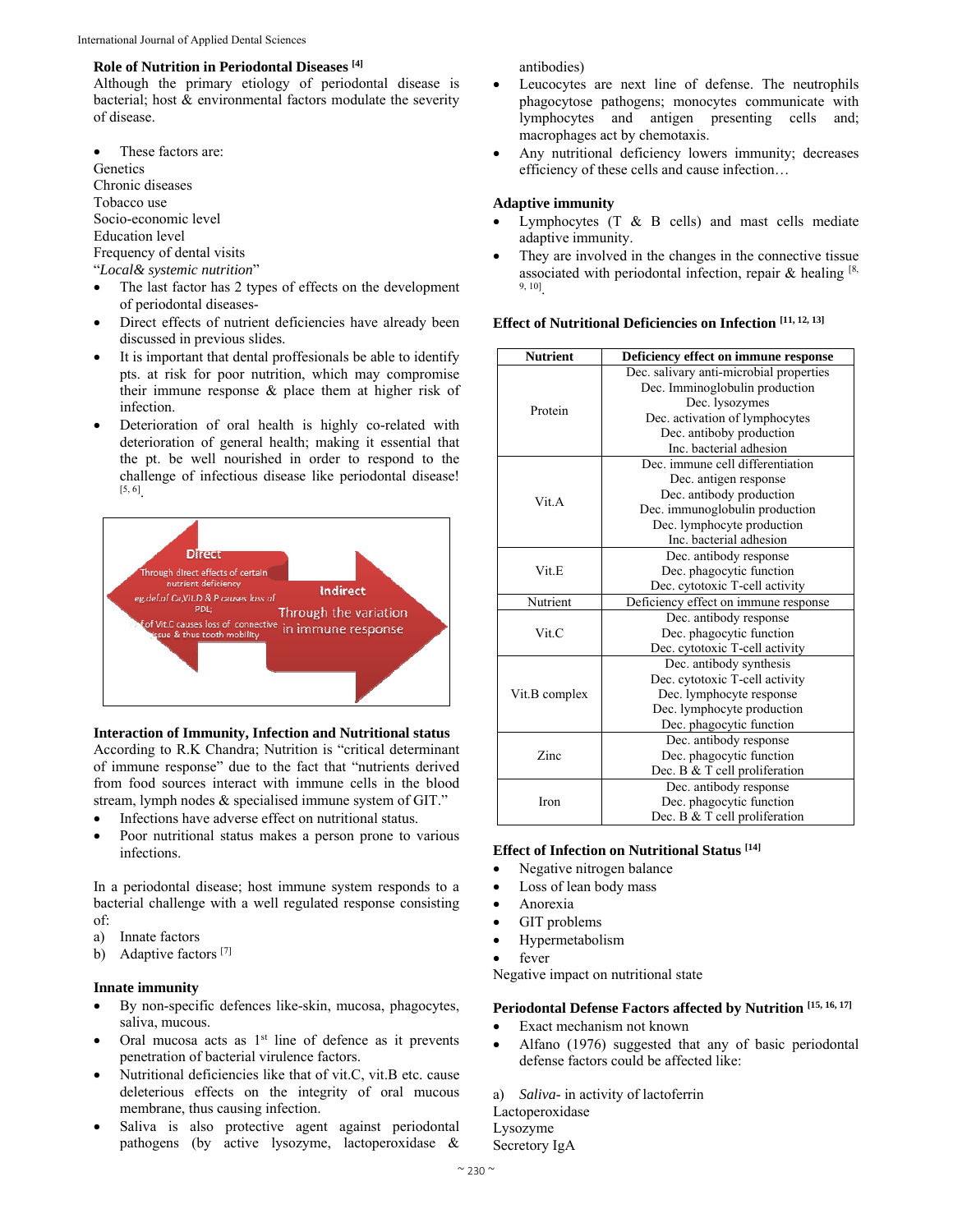- b) *Gingival crevicular fluid*-in activity of lysozyme Complement Antibodies
- c) *Gingival sulcular epithelium*-nutrients are required for rapid turnover rate of epithelium
- d) *d)Basement membrane*-by disruption in formation of basement collagen

#### **Nutrition and Older Adults [18]**

- Older adults have lesser intake of food.
- This causes deficiency of nutrients; predisposing them to infections.
- *Causes of nutritional deficiency in old age*:
- 1. physical conditions (disability)
- 2. medical conditions (oral disorders, GIT diseases, metabolic diseases)
- 3. psychosocial conditions (living alone, bereavement, depression)

**Immune senescence:** term given to the process of decline of immune response with age.

#### **Nutritional consideration in Surgical Patient [19]**

- Nutrition affects a surgical patient through its effect on the healing of the surgical wound.
- Wound healing requires energy derived from various nutrients in following ways-
- 1. Proteins: strength of fracture repair
- 2. Vit.A: epithelialisation, collagen synthesis, cross linking, fibroblast differentiation
- 3. Vit.C: co-factor in hydroxylation of lysine &proline in collagen synthesis
- 4. Vit.D & Calcium : healing of hard tissues
- 5. Vit.E: decreases damage from oxygen free radicals
- 6. Vit.K: activation of clotting factors

#### **Nutrition Strategies to enhance Immunity & Prevent Infection [20, 21, 22]**

 The American Dental Association & American Dental Hygeine Association recommended the following nutrition recommendations such as the USDA food guide pyramid & the dietary guidelines for Americans as basic guidelines for educating &counselling the patient about the poor nutrition & oral health.

#### **USDA pyramid**

- The Food Guide Pyramid is one of the ways to make people understand how to eat healthy.
- It explains how much & what should be included for a balanced diet.

#### **Dietary Guidelines**

- 1. A nutritionally adequate diet should be consumed through a wise choice from a variety of foods.
- 2. Additional food & extra care be required during pregnancy & lactation.
- 3. Exclusive breast feeding should be practised for upto 6 months; & continued upto 2 years.
- 4. Food supplements should be introduced to infants after 6 months.
- 5. Adequate & appropriate diet should be taken by children & adolescents; both in health and disease.
- 6. Green leafy vegetables & fruits should be used in plenty. 7. Cooking oils & animal foods should be used in

moderation and vanaspati/ghee/butter should be used sparingly.

- 8. Over eating should be avoided to prevent over weight & obesity.
- 9. Salt should be used in moderation.
- 10. Water should be taken in adequate amounts [23, 24, 25].

#### **Conclusion**

- Some clinicians enthusiastically adhere to the theory in periodontal disease that assigns a key role to nutritional deficiencies & imbalances.
- The majority of opinions & research findings on the effects of nutrition on oral & periodontal tissues point the following:
- 1. There are no nutritional deficiencies that by themselves can cause gingivitis/periodontitis. However, they affect the condition of periodontium  $\&$  thereby may accentuate the deleterious effects of plaque-induced inflammation in susceptible individuals.
- 2. There are nutritional deficiencies that produce changes in the oral cavity. These include- alterations of tissues of the lips, oralmucosa, gingiva & bone. These are considered to be periodontal & oral manifestations of nutritional diseases.

Thus, what we eat or don't eat has a lasting effect on the quality of dental as well as oral health, directly or indirectly.

#### **References**

1. Hall T, Schaeublin M, Jeker H, Fuller K, Chambers T. The role of reactive oxygen intermediates in osteoclastic bone resorption. Biochem. Biophys. Res. Commun. 1995; 207:280-287. doi: 10.1006/bbrc.1995.1184. [PubMed] [CrossRef]

2. Dahiya P, Kamal R, Luthra R, Mishra R, Saini G. Miswak: A periodontist's perspective. J. Ayurveda Integr. Med. 2012; 3:184. doi: 10.4103/0975- 9476.104431. [PMC free article] [PubMed] [CrossRef]

3. Dahiya P, Kamal R, Gupta R, Bhardwaj R, Chaudhary K, Kaur S. Reactive oxygen species in periodontitis. J. Indian Soc. Periodontol. 2013; 17:411-416. doi: 10.4103/0972-124X.118306. [PMC free article] [PubMed] [CrossRef]

4. Dodington DW, Fritz PC, Sullivan PJ, Ward WE. Higher intakes of fruits and vegetables, beta-carotene, Vitamin C, α-tocopherol, EPA, and DHA are positively associated with periodontal healing after nonsurgical periodontal therapy in nonsmokers but not in smokers. J Nutr. 2015; 145:2512-2519.

doi: 10.3945/jn.115.211524. [PubMed] [CrossRef]

5. Antonoglou G, Knuuttila M, Niemelä O, Raunio T, Karttunen R, Vainio O *et al*. Low serum level of  $1,25(OH)<sub>2</sub>D$  is associated with chronic periodontitis. J. Periodont. Res. 2015; 50:274-280.

doi: 10.1111/jre.12207. [PubMed] [CrossRef]

- 6. Ritchie CS, Kinane DF. Nutrition, inflammation, and periodontal disease. Nutrition. 2003; 19:475. doi: 10.1016/S0899-9007(02)01043-2. [PubMed] [CrossRef]
- 7. Lieberman S, Bruning NP, Bruning N. The Real Vitamin and Mineral Book: A Definitive Guide to Designing Your Personal Supplement Program. Penguin; New York, NY, USA, 2007.
- 8. Liebler DC, Stratton SP, Kaysen KL. Antioxidant actions of β-carotene in liposomal and microsomal membranes: Role of carotenoid-membrane incorporation and α-